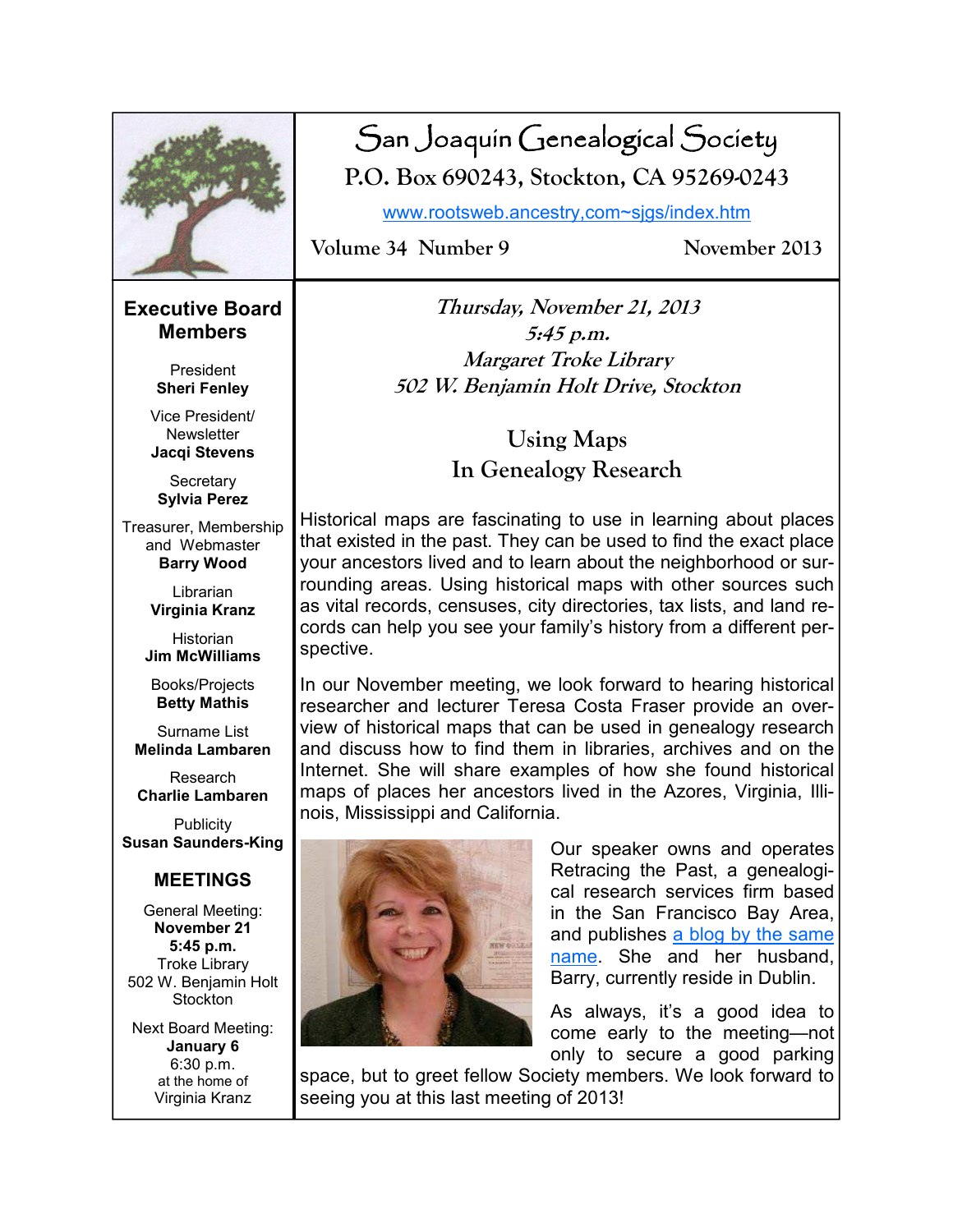# **Elections to be Held at November Meeting**

At the November general meeting, the Nominating Committee will report on their slate of candidates for the upcoming term of office. At the close of the committee's report, any further nominations from the floor will be accepted, after which point elections will be held.

The Nominating Committee has submitted the following slate of candidates:

President: **Sheri Fenley** Vice President for Programs: **Jacqi Stevens** Recording/Corresponding Secretary: **Sylvia Perez** Treasurer: **Jim McWilliams** Librarian: **Virginia Kranz**

Installation of officers will follow at the January meeting at 6 p.m. on the 16th at UJ's Family Restaurant, 7628 Pacific Avenue. Watch for further details in your email.

# **October Beginner's Workshop With Sally Spenker Was a Success**

The beginner's genealogical workshop on October 26 featured an engaging PowerPoint presentation by Sally Spenker on "Women: Immigration and Naturalization Process in the U.S." As a talented, retired high school history teacher, Sally challenged us with thought provoking facts, questions and period illustrations of immigrants, demonstrating how women immigrants were dealt with

in earlier times. We learned about how and where to find records of our female immigrant ancestors.

The workshop had an ideal balance, with eight attendees and eight volunteers from the Society to provide individual research assistance after the presentation. Most attendees were beginners who appreciated the individual help in navigating Ancestry.com, FamilySearch.org and other Internet resources.

Many thanks to Sally for her presentation and to our other volunteers, Susan Saunders-King, Sylvia Perez, Joan Bailey, Jim McWilliams, Melinda and Charlie Lambaren, who were wonderful in helping the attendees.

The Stockton-San Joaquin County Public Library staff appreciates our genealogical education community services, not only the workshops, but also the personal research assistance our volunteers provide at Chavez Library every Tuesday. Please consider helping us on either committee. We always need more help and ideas from our members!

One of the best ways to learn how to do your own genealogical research is to help teach others. Our volunteers work mostly with beginners, so you do not have to be an expert. We will teach you the fundamentals of how to help beginners in their research. Join us and contribute to a worthwhile service to our community! I guarantee you will also have a great time. Let any of the Board members know of your interest.

**Register NOW for our February Seminar It's Free! https://sjgsseminar.eventbrite.com/**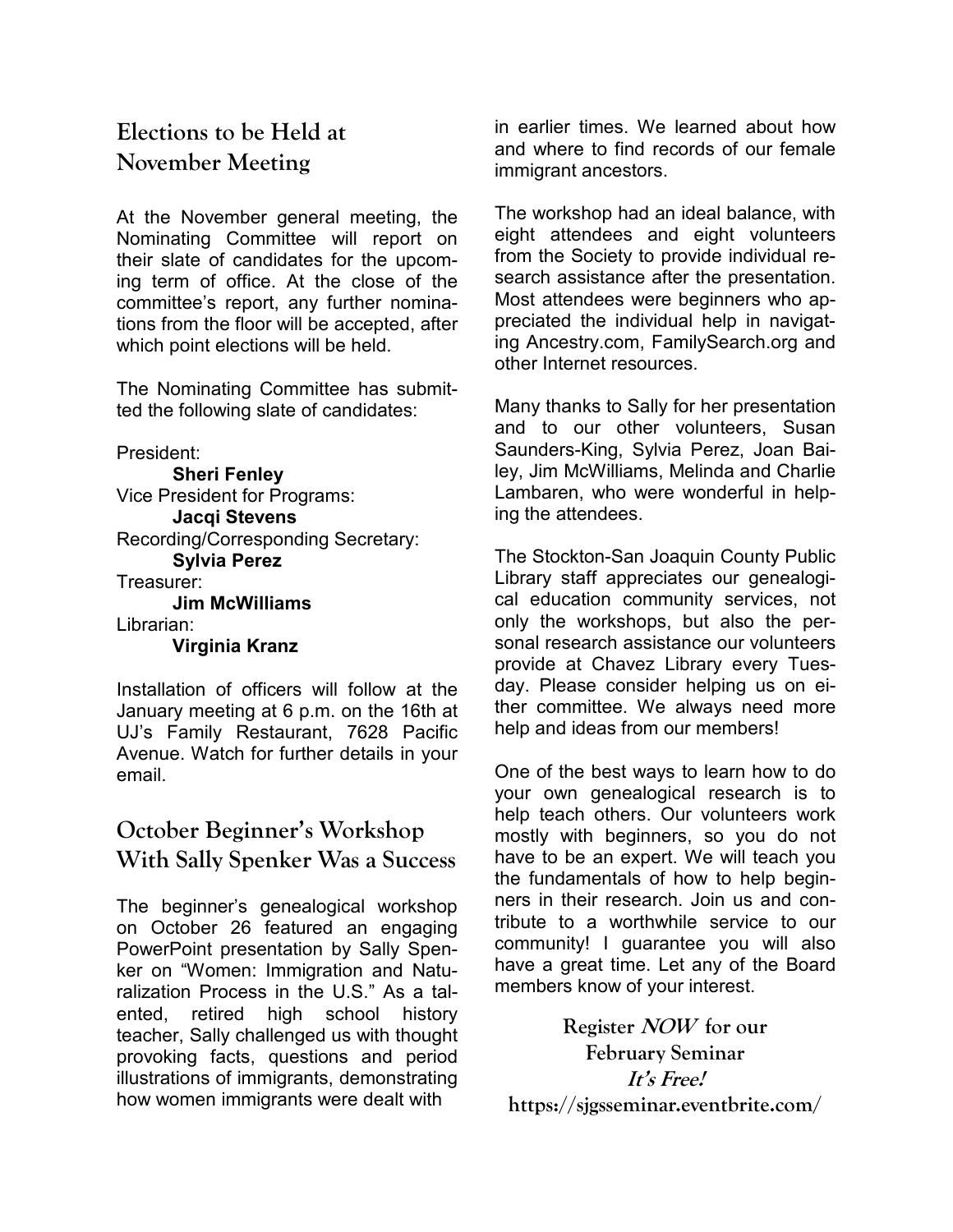# **From Our President**

Happy November!

Can you believe that there are only two more months left of 2013? It seems the older I get, the faster time goes by.

There are three dates in November that I want you all to mark on your calendars and plan on attending.

1. **Wednesday, November 13**, 7:00 p.m. at home of Sheri Fenley, 1215 West Acacia: Planning meeting for the genealogy seminar in February 2014. Sixty people have registered so far. The venue holds 180 people and I expect that we will fill every seat as soon as the Holidays are over. We will need you—the membership—to help out to make this event a success. There is a job for everyone—for instance, working the check-in table or wearing a button that says "Ask Me!" and assisting people with directions and questions they may have. No experience is necessary.

2. **Saturday, November 16**, 11:00 a.m. at Troke Library: our November Beginners' Workshop. Details are inside the newsletter.

3. **Thursday, November 21**, 5:45 p.m. at Troke Library: Annual Business Meeting and Program. We will be electing officers for the 2014-2015 term. The program is "Using Maps in Genealogy Research" by Teresa Costa Fraser from the Livermore-Amador Genealogical Society.

I hope to see all your smiling faces at one or more of these SJGS events!

Sheri Fenley President San Joaquin Genealogical Society (209) 373-6847 sherifenley@gmail.com

# **Be Sure to Keep in Touch**

Have you moved or changed your phone number or email address? Be sure to keep us up to date with your contact information so you can still receive all the benefits of Society membership in a timely manner.

Please send any contact changes to us by email to sicogensoc@gmail.com, or write the information and send it to the Society at P.O. Box 690243, Stockton, California, 95269-0243. We appreciate your helping us stay in touch!

## **Interested in Carpooling to Nearby Seminars?**

If you spot an announcement for an outof-town genealogy workshop you are interested in attending but are reluctant to drive to by yourself, send us the workshop information in an email to sicogensoc@gmail.com.

We'll be glad to help you connect with other SJGS members who are interested in carpooling to nearby workshops or seminars.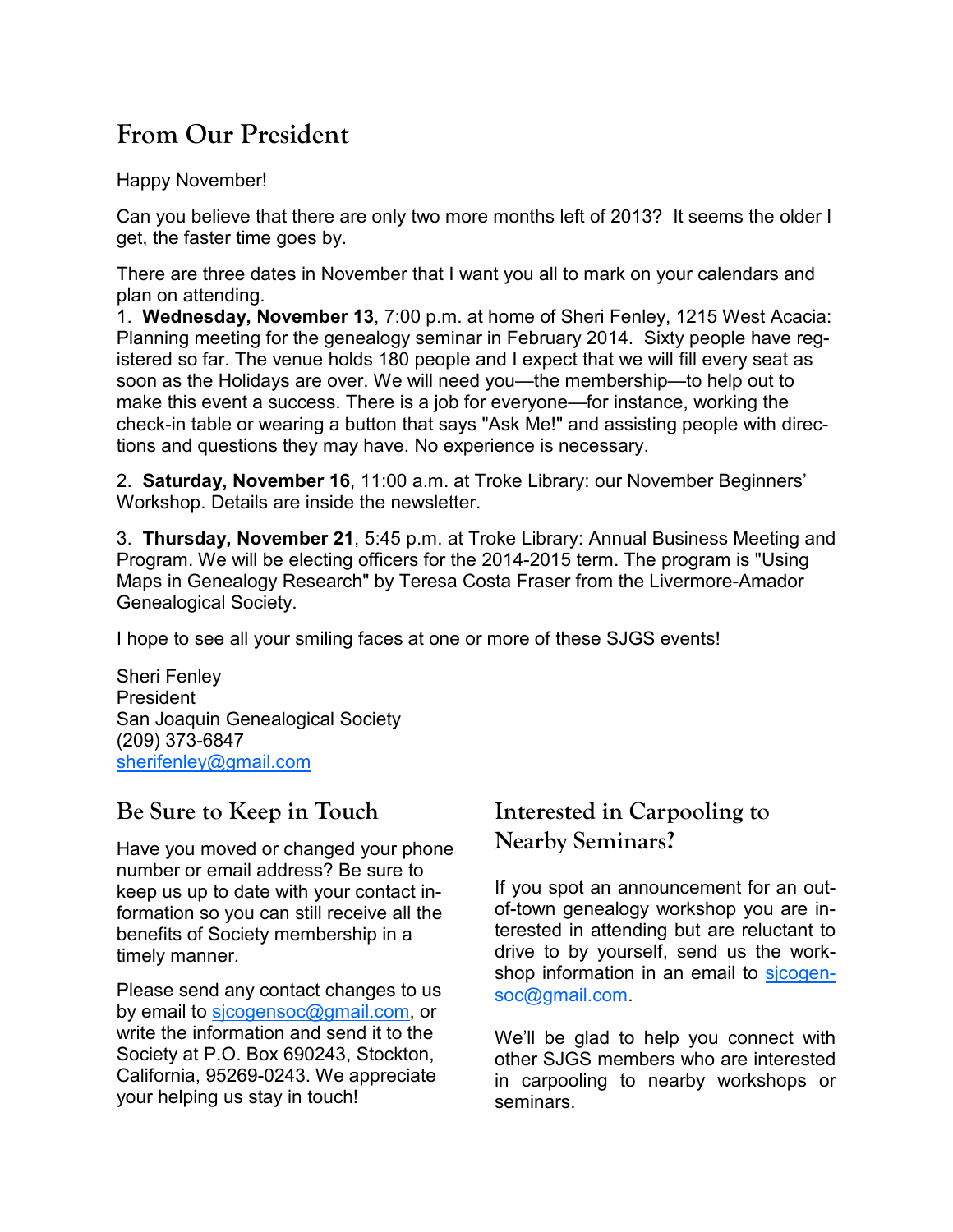### **Calendar of Upcoming Events**

#### *November*

**Saturday, November 16**: Beginners' Genealogy workshop at Margaret Troke Library from 11:00 a.m. until 1:30 p.m. **Sylvia Perez** will speak on "Researching Your Mexican Heritage."

**Thursday, November 21**: General membership meeting and annual election of officers at the Margaret Troke Library from 5:45 p.m. until 7:45 p.m.

#### *December*

*No board meeting or general membership meeting scheduled. Happy holidays!* 

#### *January*

**Monday, January 6**: SJGS Board meeting at 6:30 p.m. All members welcome.

**Thursday, January 16**: Annual Dinner Meeting and Installation of Officers at UJ's Restaurant, 7628 Pacific Ave, Stockton. Watch your email for further details!

#### *February*

**Monday, February 3**: SJGS Board meeting at 6:30 p.m. All members welcome.

**Saturday, February 8**: Beginners' Genealogy workshop at Margaret Troke Library from 11:00 a.m. until 1:30 p.m.

**Saturday, February 22**: All-Day Seminar co-sponsored with the California State Genealogical Alliance and The Jacoby Center for Public Service and Civic Leadership at University of the Pacific. Register *soon* at https://sjgsseminar.eventbrite.com/ to reserve your seat.

# **Did You Know?**

Since so many of our members who volunteer for our various programs have commitments with family members and friends over the holiday season, we take this opportunity to set aside our Society endeavors until the beginning of the New Year.

This includes our Board meetings, which will resume on January 6, 2014, as well as our regular monthly meetings. In addition, our Library Volunteer Committee takes a well-deserved break from their weekly commitment to assist Chavez library patrons every Tuesday. Best wishes to all for a pleasant holiday season!

# .**Newsletter Copy Deadline**

The San Joaquin Genealogical Society newsletter is published nine times a year: monthly from January through June and September through November.

Upcoming copy deadline is **December 26, 2013**. Guest submissions pertaining to topics of *specific interest* to the San Joaquin Genealogical Society are welcome. Please submit articles in either Microsoft Word or plain text format to the attention of the SJGS Newsletter Editor via email at sjcogensoc@gmail.com.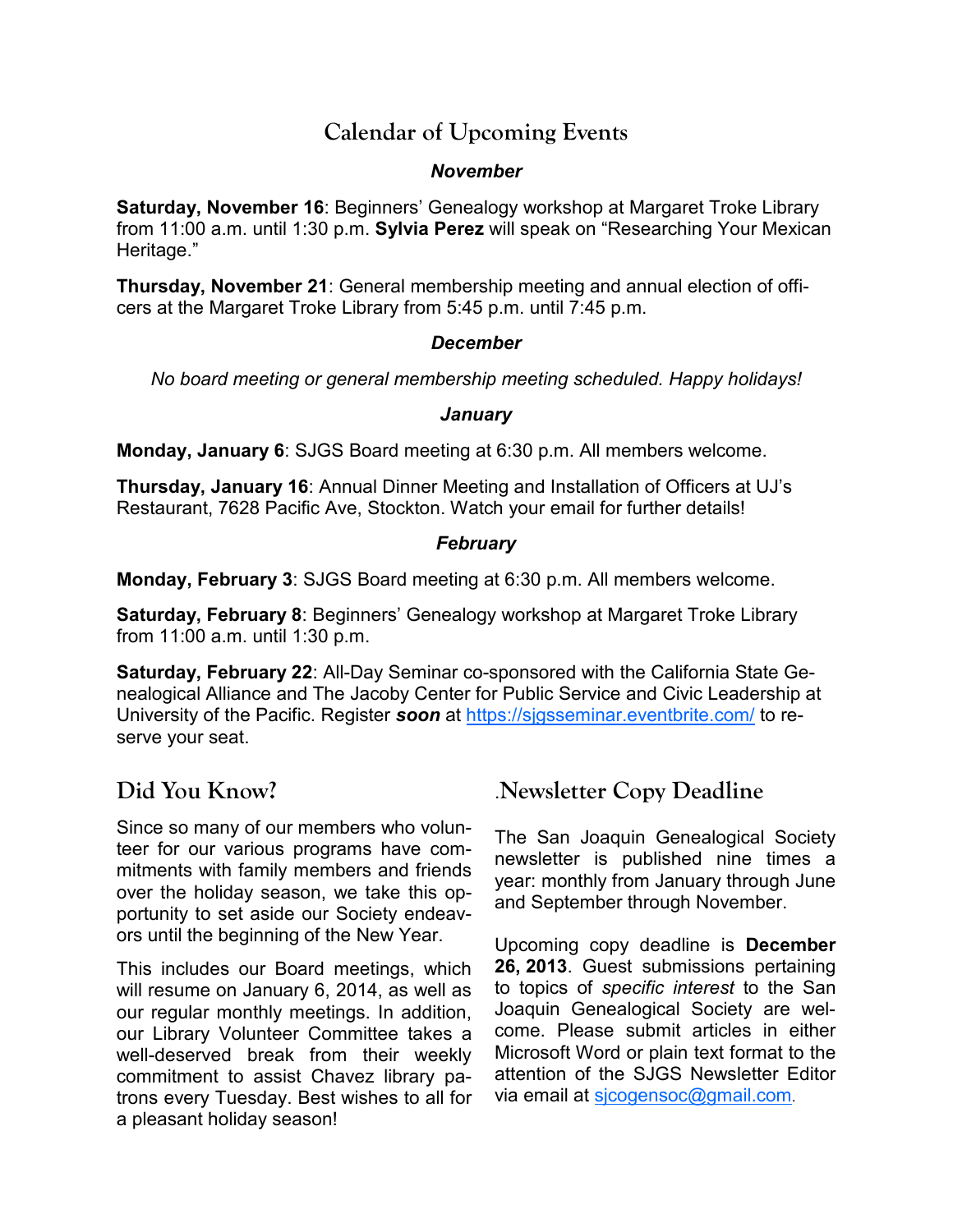### **Committee Reports**

Your Society's committee chairmen have focused on a number of year-end projects with the goal of fulfilling our organizational mandates:

- Promote interest in genealogy
- Preserve genealogically important records
- Teach and promote accuracy in research
- Provide community services related to genealogy

Here are latest committee reports:

#### **Publicity**:

Newly appointed Publicity Committee chairperson **Susan Saunders-King** has been working with 2013 Publicity Chairman, **Jim McWilliams**, in preparation for assuming his duties for the upcoming calendar year. We are grateful for her willingness to step up and offer her services and fresh ideas. Susan is currently working on redesign of our membership brochure.

#### **Workshops**:

The October Genealogy Workshop "Women: Immigration and Naturalization Process in the U.S." was presented by Society member **Sally Spenker** at Troke Library on October 26. Our last workshop for 2013 will be on Saturday, November 16, featuring **Sylvia Perez**. Sylvia will speak on "How to Research Your Mexican Ancestry" and will share her observations on her recent research regarding her Mexican ancestors and how she located distant cousins living here in California and gained the opportunity to collaborate with them in family history research.

Though the November Workshop pres-

sentation will focus on how to research Mexican ancestry, we still need several volunteers to assist us with one-on-one counter are of a general nature in how to start research. *~Lori Calhoon* 

**Library Volunteer Committee**:

The Library Volunteer Committee will complete their service for 2013 at the Chavez Library downtown with their session on Tuesday, November 12 from 10:00 a.m. to 1:00 p.m. After that, we will take a holiday break and resume our schedule after New Year. ~*Virginia Kranz*

#### **Book Purchasing Committee**:

While acquisitions for the upcoming year will still be discussed at our January 2014 book purchasing meeting, the Society Librarian and Library Volunteer Committee members are still busily engaged with reception and cataloging of a large and generous donation of genealogical books to our collection from Betty Baker, for which we are extremely grateful! ~*Virginia Kranz* 

#### **Treasurer's Report**:

Beginning balance 1/1/13 \$4906.16 Income year to date 2675.54 Expenses year to date 2714.60 Balance remaining 11/4/13 \$4867.10

# **Help Spread the Word!**

Please share the enclosed flier for our November workshop with your friends, family and others interested in beginning their family history research. So many people are now interested in starting genealogy research. This is a great way to share the news about an informative workshop and the volunteer services our Society provides to the community.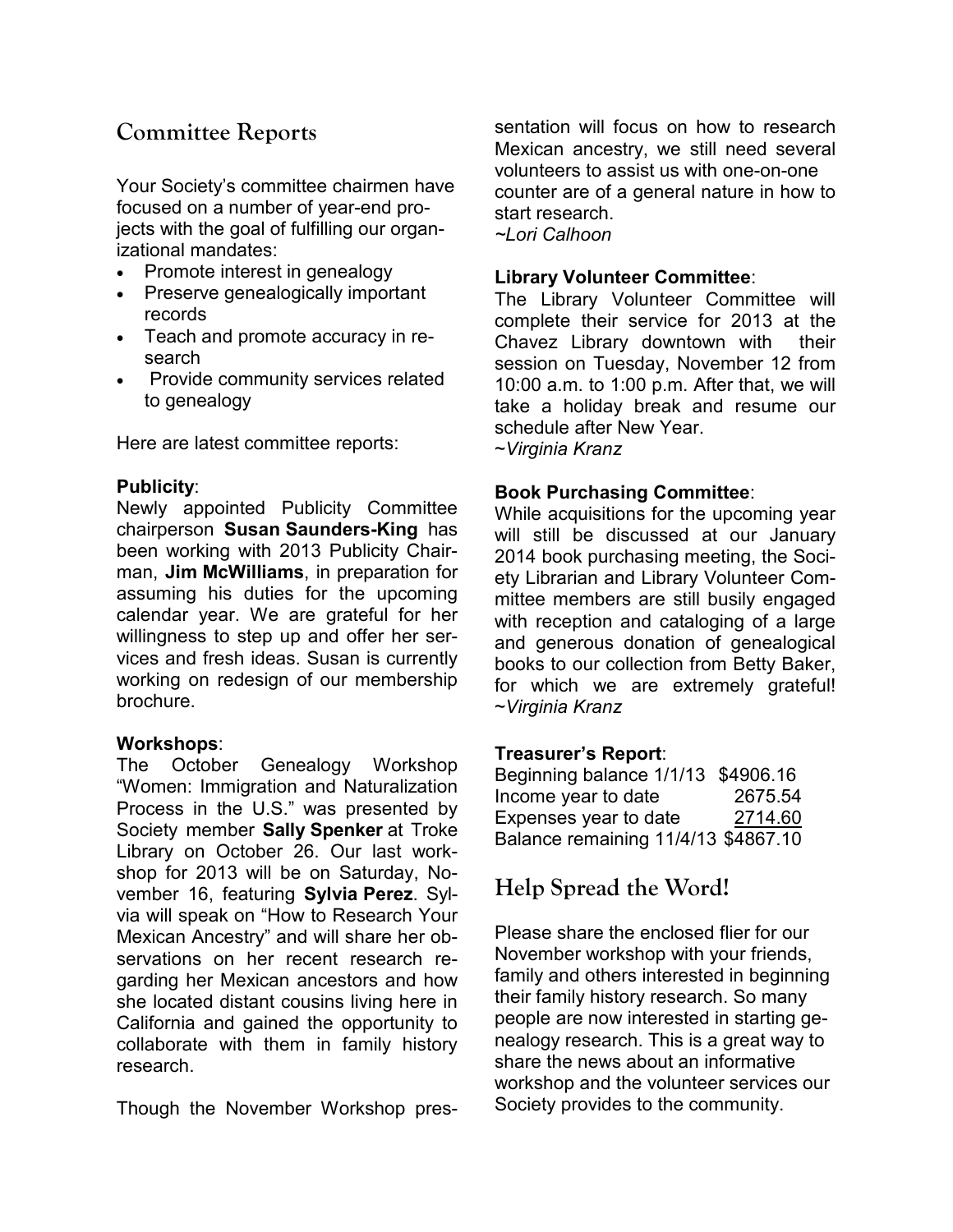# Teen & Adult Program



# **Free Genealogy Workshop for Beginners**

# **Saturday, November 16, 2013** 11 a.m. $-1:30$  p.m.

# **HOW TO RESEARCH YOUR MEXICAN ANCESTRY**

SJ Genealogical Society member Sylvia Perez will discuss researching your Mexican genealogy. She'll include her own experiences researching local records in locations where her ancestors lived and finding distant relatives still living in the area.

# After the presentation, volunteers will be available for individual help in online research.

Bring whatever data you already have: birth, marriage, death dates of ancestors, where they lived, etc.

Space is limited. Pre-registration is required. Sign up at the Troke Branch Library's Information Desk or by calling 937-8221. Participants may bring their own laptops.

# **Troke Branch Library**

502 W. Benjamin Holt Dr., Stockton (209) 937-8221 or (866) 805-7323 (READ)





This free program is provided through the generosity of the San Joaquin Genealogical Society and Friends of the Stockton Public Library

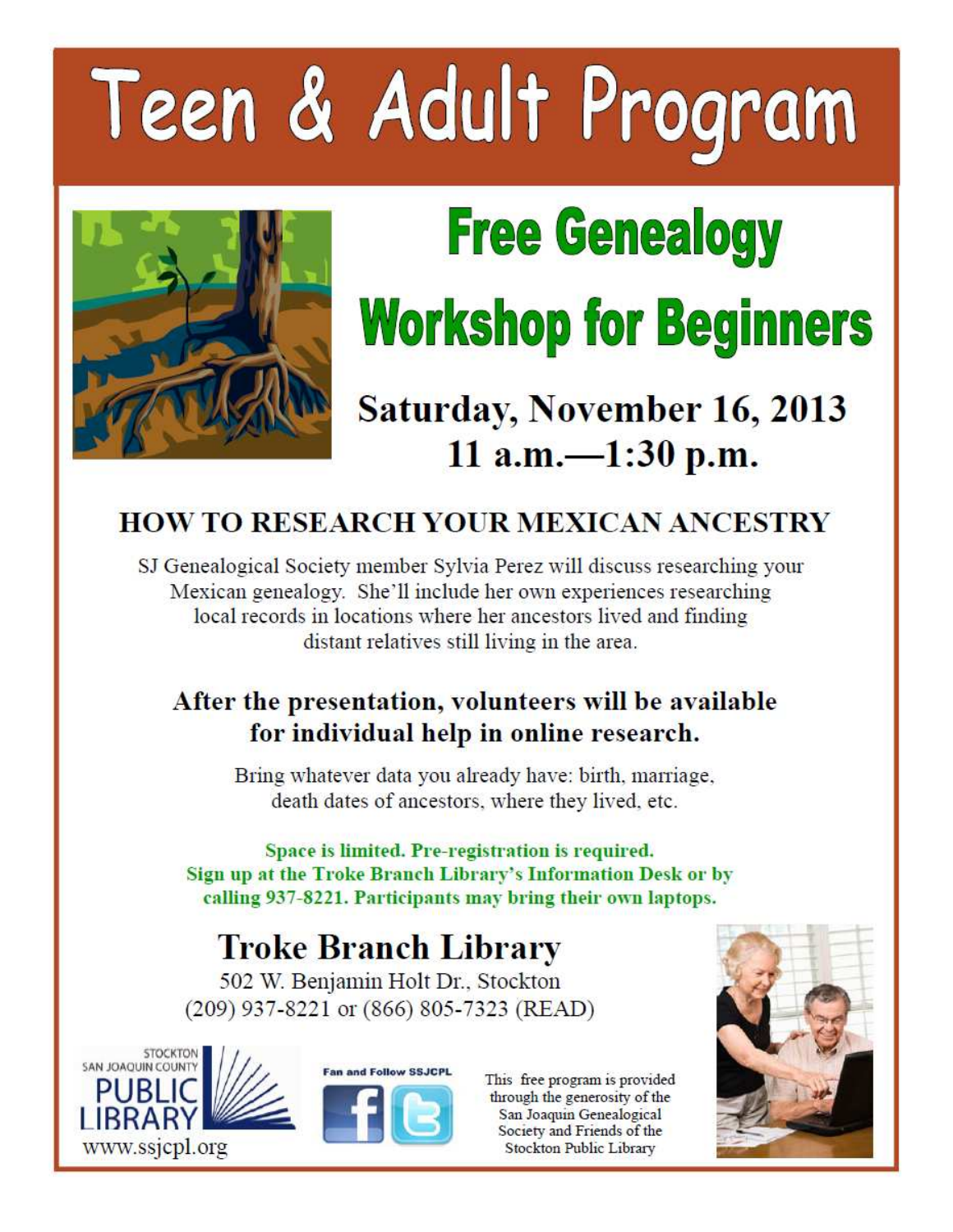# **California State Genealogical Alliance To Co-Sponsor Free Seminar With Society**

The San Joaquin Genealogical Society is pleased to announce that the **California State Genealogical Alliance** has asked your Society to co-sponsor their upcoming genealogical seminar, along with **The Jacoby Center for Public Service and Civic Leadership** on **February 22, 2014**. We will be hosting a line-up of four dynamic speakers sure to fill the auditorium at University of the Pacific—so don't wait to sign up and reserve your seat today!

#### "**Family Stories: Genealogy Beyond Just the Dates**" *Linda Serna*

Tell your family stories! Linda Serna shows how your documents and pictures can be supplemented with other information to round out the full story. Linda uses three examples to illustrate how you can do this: an ordinary family, a family who intersects with history, and an unusual life. As part of the research team for PBS's "Genealogy Roadshow" and Vice President of Programs for the Orange County Genealogical Society, professional genealogist Linda Serna shares from her thirty years of researching and writing family stories.



#### "**Researching Your Mexican Ancestors**" *Letty Rodella*



Currently, over thirty percent of Californians claim Mexican heritage. While many of those ancestors left traces of their lives in documents located in the United States, eventually this genealogical quest leads to research in Mexico. Letty Rodella has spent thirteen years pursuing her Hispanic ancestry to findings dating from the 1500s. As President of the Society of Hispanic Historical and Ancestral Research, she works to educate others in how to research their Hispanic roots.

# "**Fun Tools to Help Genealogists Work Smarter**"

*Tim Cox* 

Maximize your use of available technology to organize your genealogy research with this informative and entertaining session by Tim Cox. Tim serves as Education and Events Coordinator for the California Genealogical Society and Library and has been a family historian and genealogist for more than twenty five years. An APG member living in San Francisco, Tim speaks frequently on technology and organization.



"**Reconstructing Family Information When You Start With Almost Nothing: A Case Study**" *Janice Sellers* 



Who hasn't faced a dilemma like this? Professional genealogist Janice Sellers draws from her thirteen years on staff at Oakland FamilySearch Library and her focus on assisting genealogists with challenges of ethnic research to present this case study. With twenty years background in the publishing industry, Janice also serves as editor of *The Galitzianer*, a quarterly newsletter focused on Jewish research; *The Baobab Tree*, journal of the African American Genealogical Society of Northern California, and *ZichronNote*, journal of the San Francisco Bay Area Jewish Genealogical Society, as well as her own blog, *Ancestral Discoveries*.